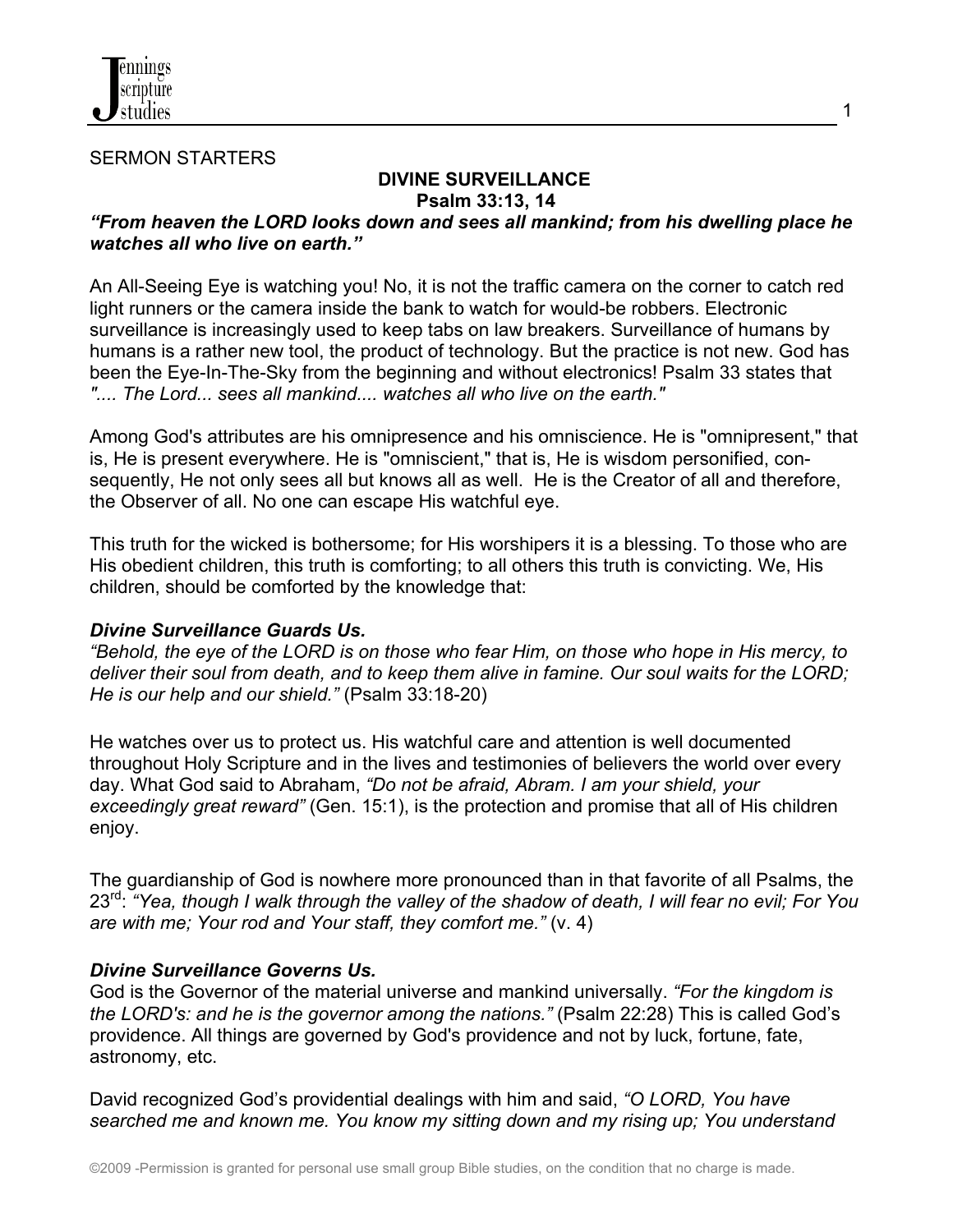*my thought afar off. You comprehend my path and my lying down, And are acquainted with all my ways."* (Psalm 139:1-3)

"He exercises an omniscient control over all things, and makes all things subservient to the designs of His plan of the universe, which, so far as His people are concerned, is the plan of salvation. Without Him nothing comes to pass; but through Him everything takes place." (Keil and Delitzsch Commentary on the O.T.)

*"The LORD is my shepherd; I shall not want."* (Psalm 23:1) What shepherd does not govern his sheep?

## *Divine Surveillance Guides Us.*

The psalmist was certain of Diving Surveillance when he said, *"You will guide me with Your counsel, and afterward receive me to glory.*" (Psalm 73:24)

The Scriptural teaching that God guides is abundant but none more appreciated than – yes, you guessed it! – Psalm 23. *"He leads me beside the still waters. He restores my soul; He leads me in the paths of righteousness For His name's sake."* (vs.2, 3)

In view of this wonderful truth of Divine Surveillance, gladly and gratefully we sing:

 *"Guide me, O thou great Jehovah, Pilgrim through this barren land; I am weak, but thou art mighty; Hold me with Thy powerful hand."*

#### *Divine Surveillance Goads us.*

*"….you shall listen to the voice of the LORD your God, to keep all his commandments which I command you this day, to do that which is right in the eyes of the LORD your God."* (Deut. 13:18) *"Your ears will hear a voice behind you, saying, "This is the way; walk in it."* (Isa. 30:21)

The awareness that God sees us should motivate the sensitive soul to "be about our Father's business." And what is that?

- We have an assignment to fulfill: *"You shall be witnesses unto me…."* (Acts 1:8)*;*
- We have an appointment to keep: *"It is appointed unto men once to die and after this the judgment."* (Heb. 9:27)
- We have an account to give: *"Every one of you shall give account of himself unto God."* (Rom. 14:12)

## *Divine Surveillance Gladdens us.*

*"My frame was not hidden from you when I was made in the secret place. When I was woven together in the depths of the earth, your eyes saw my unformed body. All the days ordained*  for me were written in your book before one of them came to be. How precious to me are *your thoughts, O God! How vast is the sum of them!"* (Psalm 139:15-17)